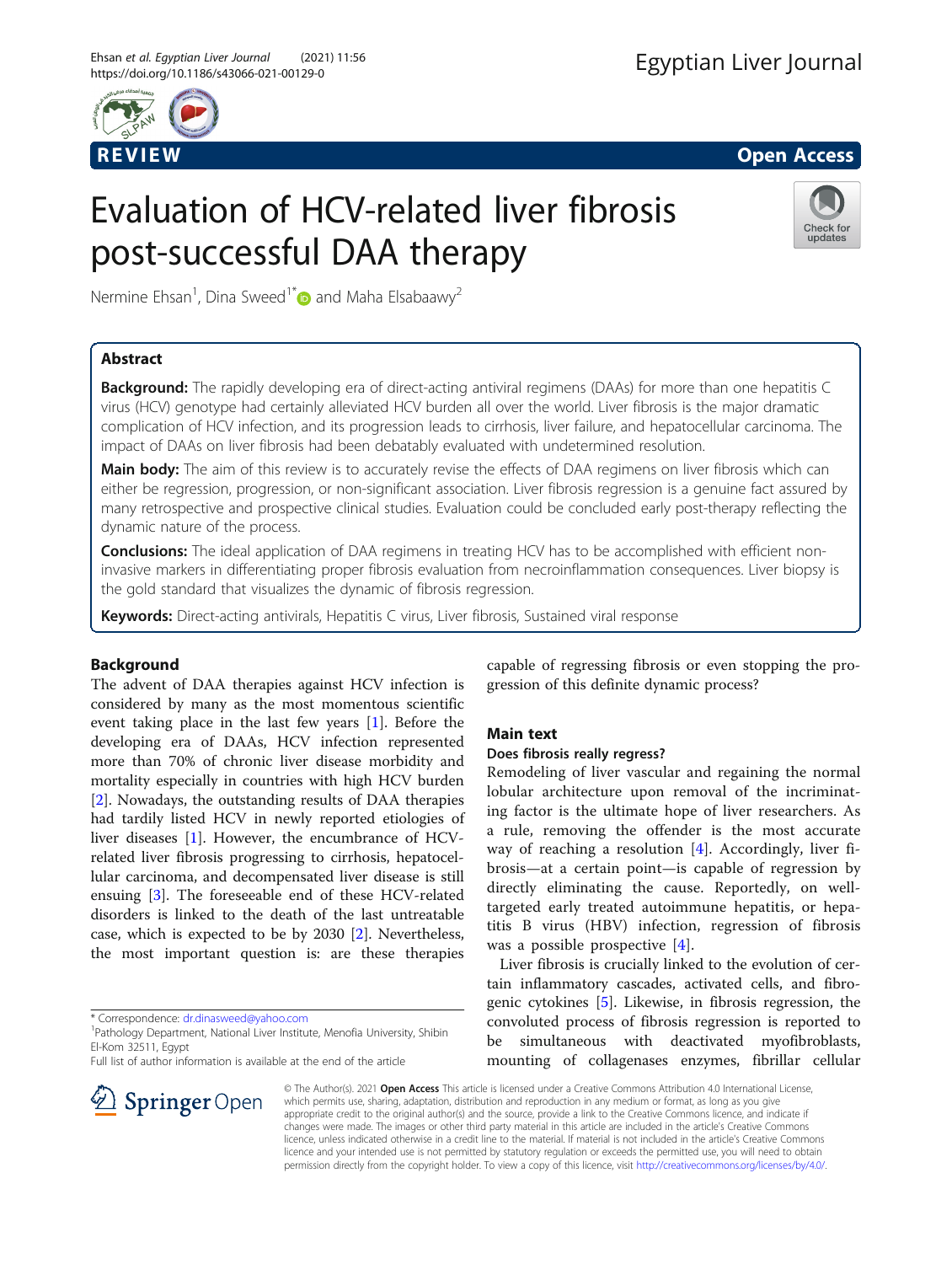matrix degradation, ending with cell death (senescence and apoptosis of activated stellate cells), and resorption of fibrous septa [[6\]](#page-4-0). Concerning cirrhosis, a more complex end-stage fibrosis, it comprises angiogenesis, necroinflammation, innate immunity, oxidative stress, tissue hypoxia, and bacterial translocation [\[7](#page-4-0)]. Accordingly, regression of fibrosis rather than cirrhosis is considered as a likely prospective. Nevertheless, liver fibrosis regression is not guaranteed to take place on treating the offending agent. Many factors had been demarcated to be of influence on the occurrence of fibrosis regression process: individual's age, genetic and epigenetic factors, and rate of fibrosis progression (slow or rapid fibrosis), or disease-related factors like etiology and staging of chronic liver disease [[8](#page-4-0)–[12](#page-4-0)].

For liver fibrosis to be evitable, interference should be at a certain time; otherwise, no regression is predictable. The point of no return is that at which liver fibrosis progression is inevitable [[13\]](#page-4-0). The cause might be structural extensive crosslinks developed in collagen, the fibrotic bands consisting mainly of fibrillar collagen, as the collagen bands mature. Some of these crosslinks are irreversible and cannot be degraded by the normal collagenases representing a point of unavoidable fibrosis progression [\[13](#page-4-0)].

# Evaluation of fibrosis

In the era of interferon (IFN), liver biopsy was the most accountable determinant of treatment decision as a precise measure of liver fibrosis [[14\]](#page-4-0).

The contemporary protocols of DAA HCV therapies had adopted reliance on non-invasiveness [\[15](#page-4-0), [16](#page-5-0)]. The currently handled non-invasive hybrid clinical and laboratory scores of liver fibrosis had performed poorly inaccurate, with failure to distinguish the stages of the dynamic evolutions of liver fibrosis. Moreover, the performance of the more advanced imaging measures that assess liver stiffness (LS) with a fibroscan device like transient elastography (TE), shear wave (SW), acoustic radiation force impulse elastography (ARFI), and magnetic resonance elastography (MRE) [[15,](#page-4-0) [16\]](#page-5-0). Eventually, there is no perfect one test solution, as serum markers are good at the ends but too soft in the middle. It was found that to be more effective, several tests have to be used together, such as 2 biomarker tests or one biomarker and an elastography test [[17\]](#page-5-0).. Despite the high costs, tuning to MRI elastography is said to be promising [[18\]](#page-5-0).

The substantial necessity of a widely available accurate, reproductive, and dynamic measure of liver fibrosis progression, and likewise regression, is still representing an unmet need in hepatology research.

It is noteworthy to mention that the difference between liver fibrosis stages is a qualitative rather than a

quantitative linear measure, as the amounts of deposited collagens in each stage are not the multiple of the previous stage [[19\]](#page-5-0). Accordingly, more collagenases are needed in late fibrosis stages than earlier ones [\[9\]](#page-4-0). Similarly, the non-linearity of collagen deposition in relation to the time interval is evidently clear. Notably, the changes in LS measurement in advanced stages might be within the same stage of fibrosis for the wide included range of numbers [\[20\]](#page-5-0).

# Histopathological features of fibrosis regression

There was no consensus for the proposed histological scoring system for chronic viral hepatitis post-treatment. Histological evaluations are better performed on paired liver biopsies: one obtained before initiation of the therapy and the other at least 6 months after the end of treatment (EOT). In the previous studies, regression was defined as a decrease of at least one point in either METAVIR or histology activity index (HAI) score from baseline to post-treatment evaluation [\[21](#page-5-0), [22\]](#page-5-0).

Fibrosis stage was assessed using the four stages METAVIR fibrosis scoring system [[23](#page-5-0)]. Subsequently, stage 4 cirrhosis was further subdivided into three subgroups based on the thickness of fibrous septa and the size of the nodules that properly correlated with the clinical stage as well as the risk of hepatocellular carcinoma recurrence after curative resection. Stage 4A is characterized by mild cirrhosis with thin septa (definite or probable), stage 4B is moderate cirrhosis showing at occasional broad fibrous septa, and stage 4C refers to severe cirrhosis in which at least one very broad septum or many micronodules are present [[24,](#page-5-0) [25](#page-5-0)]. The grade of necro-inflammatory activity was assessed using the HAI criteria with a maximum score of HAI is 18 [\[26](#page-5-0)].

Hepatic repair complex is another scoring system that depends on the presence of relevant histological findings that implies a regression of cirrhosis. This system relied on the histological findings of perforated delicate septa, isolated thick collagen fibers, thin periportal fibrous spikes, hepatic vein remnants with prolapsed hepatocytes, split septa interrupted by clusters or cords of hepatocytes, and aberrant parenchymal veins [\[27\]](#page-5-0).

The Beijing classification, P-I-R Score (predominantly regressive, indeterminate, and predominantly progressive), is a unique method that provides a dynamic evaluation of the fibrosis course progression versus regression. This system was proposed by Sun et al., in the evaluation of chronic HBV pre- and post-therapy [\[28](#page-5-0)]. Fibrosis was assessed using routine hematoxylin and eosin, reticulin, and trichrome stains. The cases were sub-classified into predominantly progressive fibrosis in which most fibrous septa were broad, with loosely aggregated pale stained collagen infiltrated by inflammatory cells and ductular reactions; indeterminate fibrosis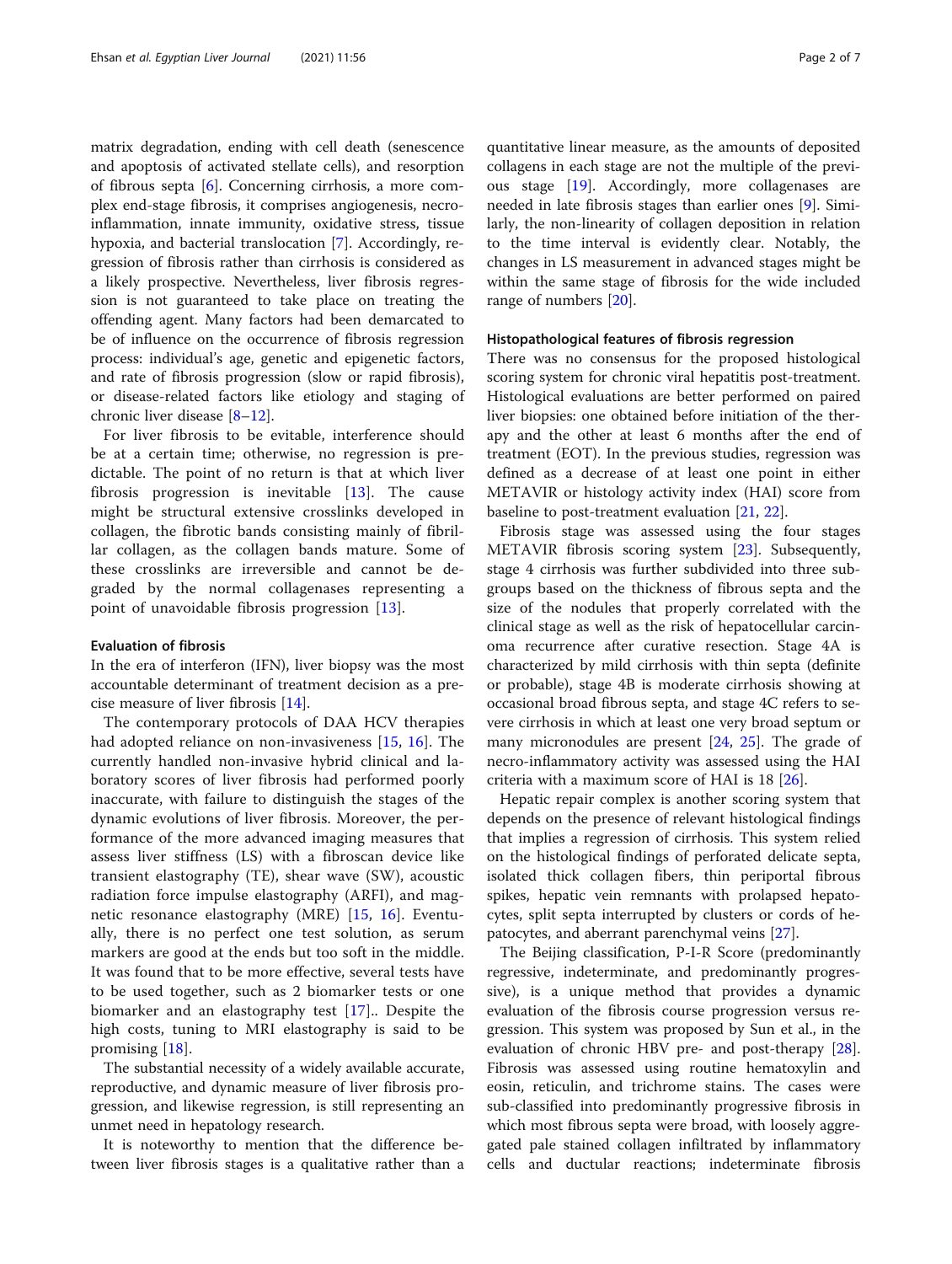midway between progressive and regressive fibrosis; and predominantly regressive in which most fibrous septa showed thin, dense, and acellular stroma lack capillary vascular proliferation and staining deeply on trichrome stain.

Since liver cirrhosis is a heterogeneous process, future efforts are recommended to incorporate features of regression and validate a staging system for better assessment of fibrosis and necro-inflammation regression in chronic liver diseases [[29](#page-5-0)].

Advancement of the digital pathology and the application of morphometry in the assessment of collagen proportionate area (CPA) was impressive in the detection of fibrosis regression post-HCV treatment [[30\]](#page-5-0). In addition, second harmonic generation/two-photon excitation fluorescence (SHG/TPEF), a quantitative assessment of liver fibrosis width, assumed to be the most predictive feature indicative of fibrosis regression [[31,](#page-5-0) [32\]](#page-5-0).

# Fibrosis regression in recovered HCV patients

Fibrosis regression evaluation post-treating HCV should be done only after at least 1 year of achieving sustained virological response (SVR). Earlier performed studies should not be significantly considered for their inaccurate conclusions.

# In the IFN era

Liver biopsy was the gold standard relied on for proper pretreatment staging of liver fibrosis and treatment decisions. Most studies performed for post-treatment evaluation of fibrosis were dependent on paired liver biopsies [[14\]](#page-4-0).

The remarkable, pooled study of Poynard et al. tested the effect of different types of IFN containing regimens on liver fibrosis and even cirrhosis. The study enrolled 4493 patients from four randomized trials of pegylated (PEG) IFN alfa-2b (IFN  $\alpha$ 2b) alone, in combination with ribavirin (RBV), or of combined IFN  $\alpha$ 2b and (RBV) [[33](#page-5-0)–[36](#page-5-0)]. At the initial biopsy, 75% had no significant fibrosis while 25% had significant fibrosis with the mean METAVIR fibrosis stage ranging from 1.3 to 1.5. The SVR rate varied significantly from 5 to 63% according to the regimen. In patients with SVR, there was less fibrosis progression (7% versus 17% and 21% in relapsers and non-responders, respectively). However, independent of achieving an SVR, young patients (< 40 years old) with low body mass index (less than 27) and who had a low fibrosis stage at baseline are at low risk of fibrosis progression. A paired biopsy was available from 3010 patients with a 20-month mean duration between the biopsies. The histological response showed improvement in the fibrosis stage in 55% of patients, no change in 31%, and an upstage in 14% of the cases. In addition, fibrosis progression was the worst in patients treated with IFN for 24 weeks. The second biopsy stated that cirrhosis was observed in 6% versus 10% of patients treated with reinforced regimens compared to non-treated patients. Even more, nearly half of the treated patients showed a reversal of cirrhosis; however, the difference was a one-stage change [\[37\]](#page-5-0). Another study enrolled 150 patients who achieved SVR after a combinational treatment therapy of IFN  $\alpha$ 2b and RBV. Pre-treatment liver biopsies highlighted the stage of fibrosis to be stage 2 and 6 in 77% and 11%, respectively. A 5-year follow-up documented a noteworthy fibrosis regression in about 81.5%. Of the 12 patients with advanced fibrosis/cirrhosis, ten had decreased fibrosis scores in a range of two points or greater [\[38\]](#page-5-0). However, a large long-term (10 years) observational study assessing the regression of fibrosis on IFN-treated HCV patients relying on noninvasive liver fibrosis parameters (APRI score and FIB4 formula) had also addressed remarkable regression proven in those with SVR achievement [\[39](#page-5-0)].

## In DAA era

The advent of DAA therapies was associated with the prevalence of the non-invasive measures of liver fibrosis staging and had eliminated the role of liver biopsy [\[40](#page-5-0)]. Accordingly, most studies searching for fibrosis regression are currently dependable on paired or bi-paired non-invasive measures [\[15](#page-4-0)–[19\]](#page-5-0). In a study carried by Knop et al. on 54 cirrhotic patients revealed a reduction of LS in 88% and 57% of DAA-treated patients after 6 months of achieving SVR using TE and AFRI techniques, respectively [[41\]](#page-5-0). Based on the non-invasive scores, liver transplant recipients were also evaluated for fibrosis reversal on a 3-month interval of DAA therapy of HCV [[42\]](#page-5-0). Martini et al. monitored 125 posttransplanted patients treated with DAAs using TE and found a stepwise decline of LS from 20.4 to 17.5 to 14.0 kPa at 6 and 12 months, respectively  $[43]$  $[43]$  $[43]$ . Another study on 112 patients received IFN/DAAs post-transplantation and followed up for 1 year demonstrated that a nearly 43.2% and 72–85% of cirrhotic and remaining stages patients showed histological evidence of fibrosis regression at least 1-metavir stage, respectively [\[44\]](#page-5-0). A 6-month interval study performed on 51 post-transplant patients followed up for 1 year after achieving SVR using SW, TE, and ARFI showed at least a 20% decrease in LS compared with baseline [\[45](#page-5-0)]. Despite the short-term follow-up, Elraziky et al. in their study which was dependent on TE, PRI, and FIB 4 in the assessment of fibrosis revealed fibrosis regression in 27.5% of patients 3 months after SVR. Treated cirrhotic patients experienced fibrosis regression irrespective of their therapy regimens, whereas fibrosis regression was dependent on achieving SVR in cirrhotic patients [\[46\]](#page-6-0). A similar prospective study adopting SW was performed serially for 6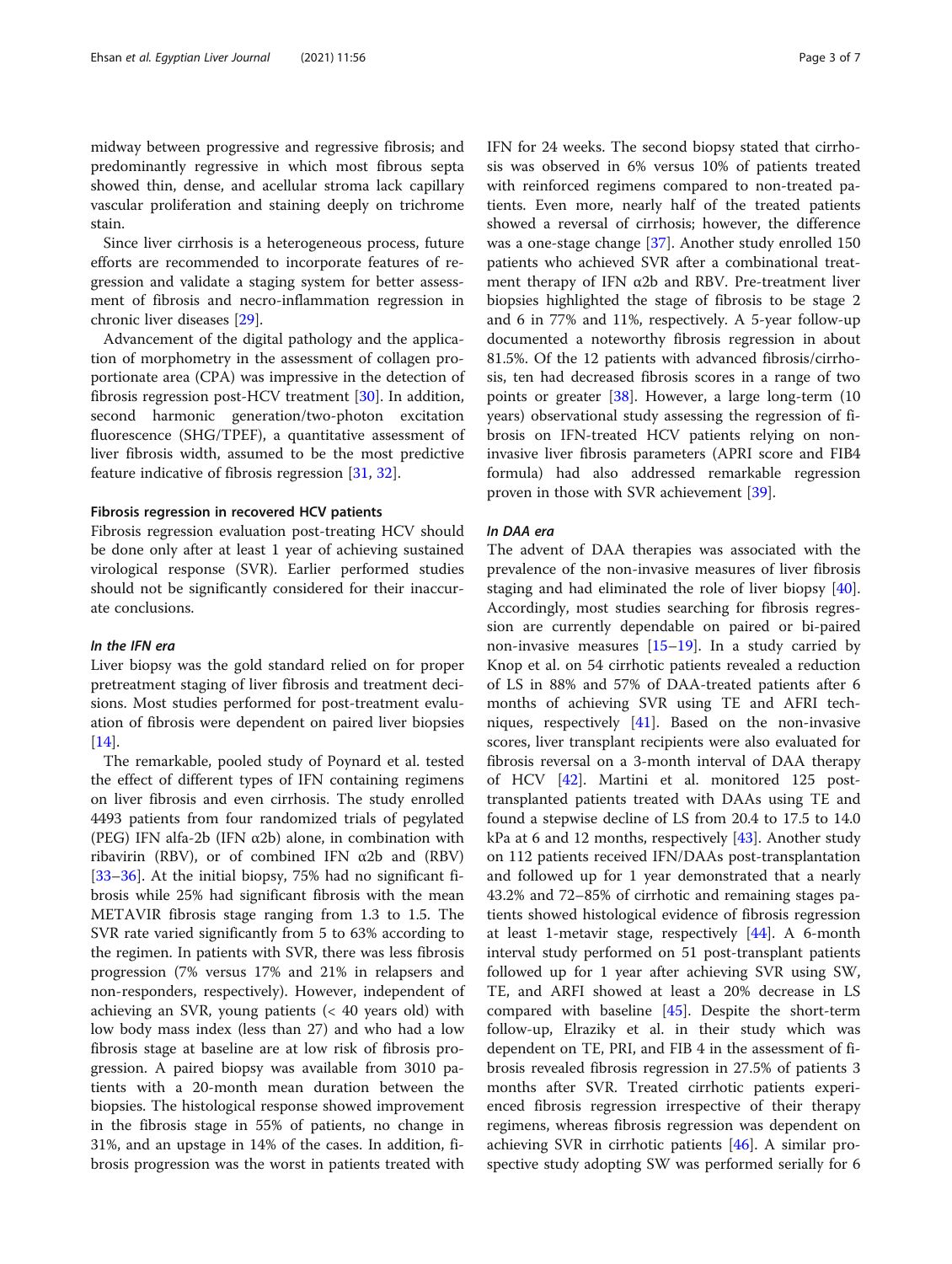months post-treatment pledging the assumption of early regression post-DAA therapies [\[47](#page-6-0)]. An 18-month study had evaluated the changes in LS through TE, APRI, and FIB4 scores following DAA therapies, revealing a significant alleviation of liver stiffness among SVR achievers [[48\]](#page-6-0). ARFI was the nominated measure of LS in the study of Chen et al., who reported a significant decrease in fibrosis measures on 24 weeks post-treatment followup [[49](#page-6-0)]. Nearly 25.5% of cirrhotic patients followed up for 1 year declined to 18.1% on TE [[50](#page-6-0)]. Prakash et al. demonstrated that 39% of cirrhotic patients declined to < 2.67 on FIB 4 monitoring technique [[51\]](#page-6-0). The most promising MRE had been adopted for a short-term study of assessing fibrosis regression coinciding with SVR detecting. Surprisingly, a significant reduction in the fibrosis burden was evidenced by an acute lessening in liver T1, T2, and T2\* and a liver perfusion upsurge [\[18](#page-5-0)].

Soliman et al. had assessed the degree of fibrosis regression through TE, in a 1-year interval, and had substantially confined the role of DAAs in regression of fibrosis either with or without IFNs [[12](#page-4-0)]. Another 1-year comparative retrospective Egyptian study had delineated a higher rate of regression of fibrosis in DAAs successfully treated cases (52.5%) than those who were responsive to IFN treatment (23.3%). In this study, reliance was based on TE for the DAA-treated group versus liver biopsy in the IFN group [[52\]](#page-6-0).

However, all these studies have raised a significant concern about the credibility of all used parameters in genuine assessment of fibrosis regression, or these are the penalties of alleviated necroinflammation following the direct viral effects of these drugs. So, despite the marvelous achievement of the therapeutic goal of DAAs, more meticulous judging measures are still needed for better appraisal of the proposed residual liver disease burden following the end of therapy. Assumptions had to be delineated for planning better strategies directed to HCV-related liver disease burden complete elimination.

# Hepatocellular carcinoma (HCC) post-DAA versus IFN regimens

A meta-analysis of twelve studies showed a reduction in HCC risk of 76% in patients achieving SVR following IFN therapy [[53\]](#page-6-0). On the other hand, conflicting data appeared regarding the risk of HCC occurrence and recurrence post-DAAs treatment. Three studies reported that DAA-induced SVR did not reduce the occurrence and recurrence of HCC; however, these studies were small-size, single-centered of short-term follow-up cohorts [\[54](#page-6-0)–[56\]](#page-6-0). The possible explanation is that a rapid HCV suppression mediated immunological changes and induced a more aggressive HCC. Furthermore, HBV reactivation in the setting of DAA use has been reported which may co-operate in HCC development [\[57](#page-6-0)]. The follow-up of 344 cirrhotic patients without HCC treated with DAAs for 6 months revealed the occurrence of HCC in 9/285 patients (3.2%) and recurrence in 17/59 patients (28.8%). Conti et al. assumed the high HCC risk was related to the Child-Pugh class and prior HCC history rather than HCV genotype or DAA regimen [\[55](#page-6-0)]. Other reports suggested the risk of HCC was 9% within 6 months and 7.4% within 12 months follow-up [\[54](#page-6-0), [56](#page-6-0)]. In contrast, large cohort studies have demonstrated a reduced risk of HCC in patients achieving SVR post-DAA regimen [[58](#page-6-0)–[60](#page-6-0)]. The risk of HCC was 1.2% among 22, 500 patients treated with DAAs of which 0.8% had achieved SVR. The main co-factors for the development of HCC in that study were liver cirrhosis and failure of achieving SVR [[58](#page-6-0)]. In a retrospective study including more than 60,000 HCV patients treated with antiviral therapy either DAAs, IFN-based regimens, or combined regimens, achievement of SVR was the main factor associated with low HCC risk regardless of the antiviral regimen [[60\]](#page-6-0). A systematic meta-analysis of 26 observational studies on HCC occurrence following different anti-viral therapies (IFN  $= 17$ , DAAs  $= 9$  studies) reported higher HCC risk in DAA-treated patients compared to IFN. However, the higher risk was alleviated after adjustment for study follow-up and age. DAA-treated patients were older and had a short follow-up duration  $[61]$  $[61]$ . Additionally, in a large cohort of 17,836 HCV-infected either treated with IFN or DAAs revealed a significantly higher HCC incidence rate than IFN treated patients. DAAtreated patients were of older age with elevated serum AFP and had liver cirrhosis, the main risk factors for HCC occurrence. A sub-analysis in cirrhotic patients showed a high risk of HCC in untreated patients with an equal risk in both treated patients [[59](#page-6-0)]. Mariño et al. reported a 3.73% risk of developing HCC in 1123 cirrhotic patients treated with DAAs; the risk was higher in patients without SVR, who had more severe diseases (Child B or C, decompensation or high liver stiffness) and atypical nodules [\[62](#page-6-0)].

The risk of HCC recurrence occurred at a similar rate in patients treated with DAA or IFN regimens after adjustment of the cofactors  $[61, 63, 64]$  $[61, 63, 64]$  $[61, 63, 64]$  $[61, 63, 64]$  $[61, 63, 64]$  $[61, 63, 64]$ . The cumulative incidence of HCC recurrence was dependent on the achievement of SVR in both arms of treatment  $[63]$  $[63]$ . Moreover, in a study including 149 liver-transplanted candidates who underwent initial complete response to loco-regional therapies for HCV-related HCC, DAA therapy was associated with reduced risk of waitlist dropout due to tumor progression or death [\[65](#page-6-0)]. However, in a prospective cohort that included 333 successfully treated HCC patients, divided into 60 patients who received DAAs and 273 patients who were DAAuntreated after HCC ablation, a higher risk of HCC recurrence appeared in post-DAA-treated patients versus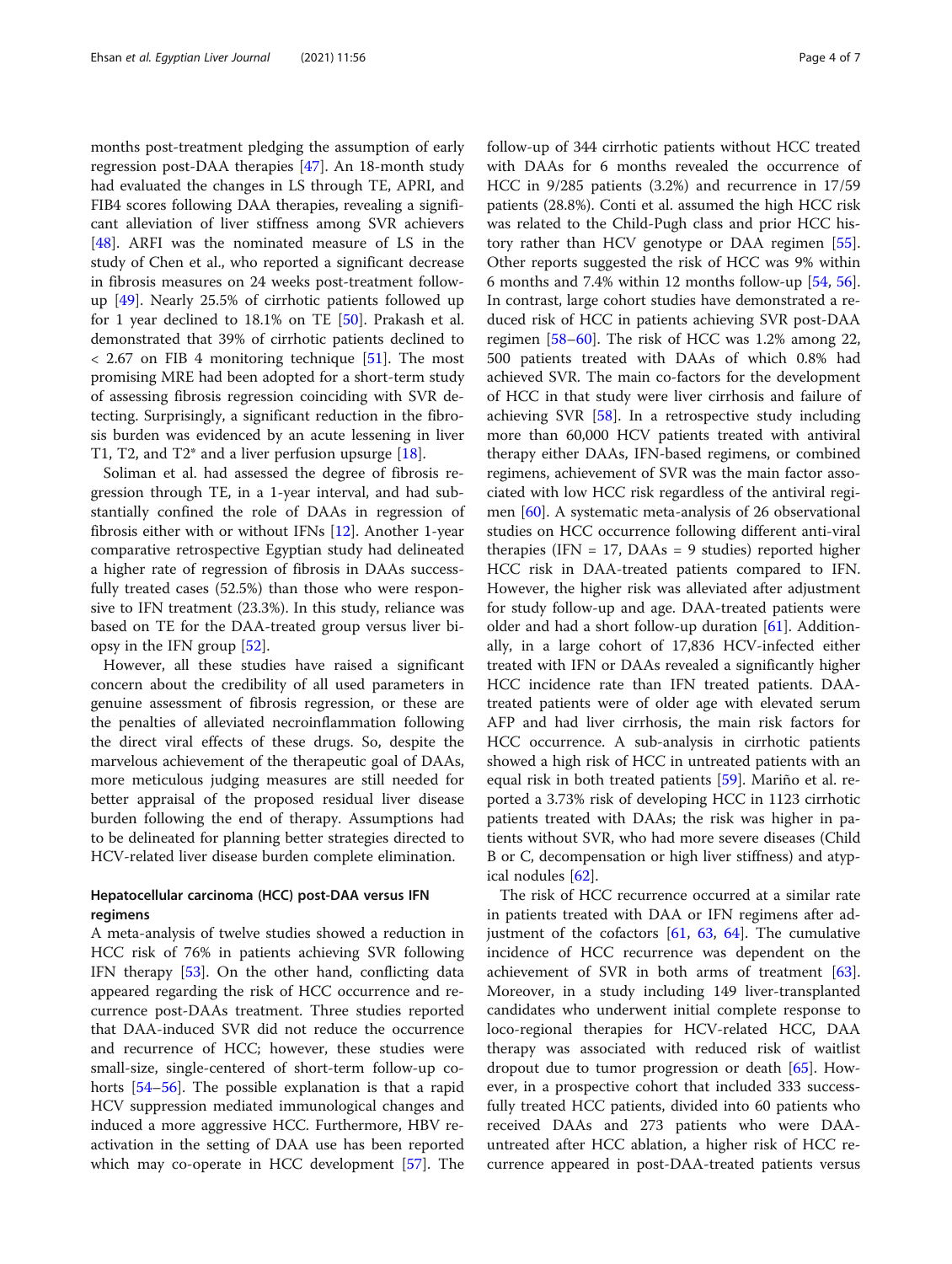<span id="page-4-0"></span>untreated patients. In addition, the risk was higher in patients treated with transarterial chemoembolization rather than curative measures. The main cofounders affecting HCC recurrence were age, male gender, mean tumor size, and the time interval between complete HCC ablation and occurrence of HCC recurrence [[66\]](#page-6-0).

## Fibrosis regression and the risk of HCC

In a study by Crissien et al. five patients developed HCC after SVR over the emerging 5 years; two of them experienced fibrosis regression by TE [\[67](#page-6-0)]. In addition, Chekuri et al. suggested that fibrosis regression reached its plateau about 1 year after SVR [[68](#page-6-0)]. Moreover, the fibrosis regression does not exclude the development of HCC years after treatment [[67,](#page-6-0) [68\]](#page-6-0). Therefore, due to the lack of sufficient information about the possible risk of HCC reduction after SVR with the DAAs, patients, particularly with advanced fibrosis namely F3/F4, should undergo a regular screening of HCC [[69\]](#page-6-0).

## Conclusions

DAA regimens represent a breakthrough of this century. DAAs have demonstrated genuine significant impacts on all HCV-related health hazards, initially sourced from liver fibrosis regression which is considered the milestone of chronic liver disease with its complications. It was assumed that the more time passed, the more significant reported changes on fibrosis appeared. However, DAAs have proved high accuracy in the early distinguishing of dynamic fibrosis regression changes. However, proper judging on the effect of DAA therapies of HCV on liver disease burden should be more furtherly evaluated on large-scale cohorts, along with longer durations. The unmet need of a single reproductive test equating the accuracy of liver biopsy for evaluating fibrosis rather than necroinflammation should be the urge of upcoming research.

#### Abbreviations

ARFI: Acoustic radiation force impulse elastography; CPA: Collagen proportionate area; DAAs: Direct-acting antiviral regimens; EOT: End of treatment; HAI: Histology activity index; HCV: Hepatitis C virus; LS: Liver stiffness; MRE: Magnetic resonance elastography; P-I-R Score: Progressive, indeterminate, and regressive score; SHG/TPEF: Second harmonic generation/two-photon excitation fluorescence; SVR: Sustained virological response; SW: Shear wave; TE: Transient elastography; HCC: Hepatocellular carcinoma

#### Acknowledgements

Not applicable.

#### Authors' contributions

All authors of this paper have participated in its drafting and approved the final version submitted. NE and DS wrote the pathological part. MS wrote the hepatology part. All authors acquired and interpreted the collected data. NE and MS revised and edited the final version.

# Funding

Not applicable.

#### Availability of data and materials

Availability of data and material is present from the corresponding author on reasonable request.

## **Declarations**

Ethics approval and consent to participate Not applicable.

#### Consent for publication

Not applicable.

#### Competing interests

The authors declare that they have no competing interests.

#### Author details

<sup>1</sup>Pathology Department, National Liver Institute, Menofia University, Shibin El-Kom 32511, Egypt. <sup>2</sup> Hepatology and Gastroenterology Department National Liver Institute, Menofia University, Shibin El-Kom, Egypt.

# Received: 27 April 2021 Accepted: 11 June 2021 Published online: 28 June 2021

#### References

- 1. Musa NI, Mohamed IE, Abohalima AS (2020) Impact of treating chronic hepatitis C infection with direct-acting antivirals on the risk of hepatocellular carcinoma recurrence. Egyptian Liver J 10(1):26. [https://doi.](https://doi.org/10.1186/s43066-020-00035-x) [org/10.1186/s43066-020-00035-x](https://doi.org/10.1186/s43066-020-00035-x)
- 2. Gomaa A, Allam N, Elsharkawy A, El Kassas M, Waked I (2017) Hepatitis C infection in Egypt: prevalence, impact and management strategies. Hepat Med 9:17–25. <https://doi.org/10.2147/HMER.S113681>
- 3. Meringer H, Shibolet O, Deutsch L (2019) Hepatocellular carcinoma in the post-hepatitis C virus era: should we change the paradigm? World J Gastroenterol 25(29):3929–3940. <https://doi.org/10.3748/wjg.v25.i29.3929>
- 4. Zoubek ME, Trautwein C, Strnad P (2017) Reversal of liver fibrosis: from fiction to reality. Best Pract Res Clin Gastroenterol 31(2):129–141. https://doi. org/<https://doi.org/10.1016/j.bpg.2017.04.005>
- 5. Pinzani M (2015) Pathophysiology of liver fibrosis. Dig Dis 33(4):492–497. <https://doi.org/10.1159/000374096>
- 6. Povero D, Busletta C, Novo E, di Bonzo LV, Cannito S, Paternostro C, Parola M (2010) Liver fibrosis: a dynamic and potentially reversible process. Histol Histopathol 25(8):1075–1091. <https://doi.org/10.14670/hh-25.1075>
- 7. Saffioti F, Pinzani M (2016) Development and regression of cirrhosis. Dig Dis 34(4):374–381. <https://doi.org/10.1159/000444550>
- 8. Freeman AJ, Dore GJ, Law MG, Thorpe M, Von Overbeck J, Lloyd AR, Marinos G, Kaldor JM (2001) Estimating progression to cirrhosis in chronic hepatitis C virus infection. Hepatology 34(4):809–816. [https://doi.org/10.1](https://doi.org/10.1053/jhep.2001.27831) [053/jhep.2001.27831](https://doi.org/10.1053/jhep.2001.27831)
- 9. Arthur MJP (2002) Reversibility of liver fibrosis and cirrhosis following treatment for hepatitis C. Gastroenterology 122(5):1525–1528. [https://doi.](https://doi.org/10.1053/gast.2002.33367) [org/10.1053/gast.2002.33367](https://doi.org/10.1053/gast.2002.33367)
- 10. Thein H-H, Yi Q, Dore GJ, Krahn MD (2008) Estimation of stage-specific fibrosis progression rates in chronic hepatitis C virus infection: a metaanalysis and meta-regression. Hepatology 48(2):418–431. [https://doi.org/10.1](https://doi.org/10.1002/hep.22375) [002/hep.22375](https://doi.org/10.1002/hep.22375)
- 11. Tachi Y, Hirai T, Ishizu Y, Honda T, Kuzuya T, Hayashi K, Ishigami M, Goto H (2016) α-Fetoprotein levels after interferon therapy predict regression of liver fibrosis in patients with sustained virological response. J Gastroenterol Hepatol 31(5):1001–1008. <https://doi.org/10.1111/jgh.13245>
- 12. Hanan S, Dina Z, Marwa S, Manal H, Rehab B, Nehad H, Amal S, Sherief A-E (2020) Predictors for fibrosis regression in chronic HCV patients after the treatment with DAAS: results of a real-world cohort study. Endocr Metab Immune Disord Drug Targets 20(1):104–111. [https://doi.org/10.2174/187153](https://doi.org/10.2174/1871530319666190826150344) [0319666190826150344](https://doi.org/10.2174/1871530319666190826150344)
- 13. Sun M, Kisseleva T (2015) Reversibility of liver fibrosis. Clin Res Hepatol Gastroenterol 39(Suppl 1 (0 1)):S60–S63. [https://doi.org/10.1016/j.clinre.2015.](https://doi.org/10.1016/j.clinre.2015.06.015) [06.015](https://doi.org/10.1016/j.clinre.2015.06.015)
- 14. Ellis EL, Mann DA (2012) Clinical evidence for the regression of liver fibrosis. J Hepatol 56(5):1171–1180. <https://doi.org/10.1016/j.jhep.2011.09.024>
- 15. Abdelsameea E, Alsebaey A, Abdel-Razek W, Ehsan N, Morad W, Salama M, Waked I (2020) Elastography and serum markers of fibrosis versus liver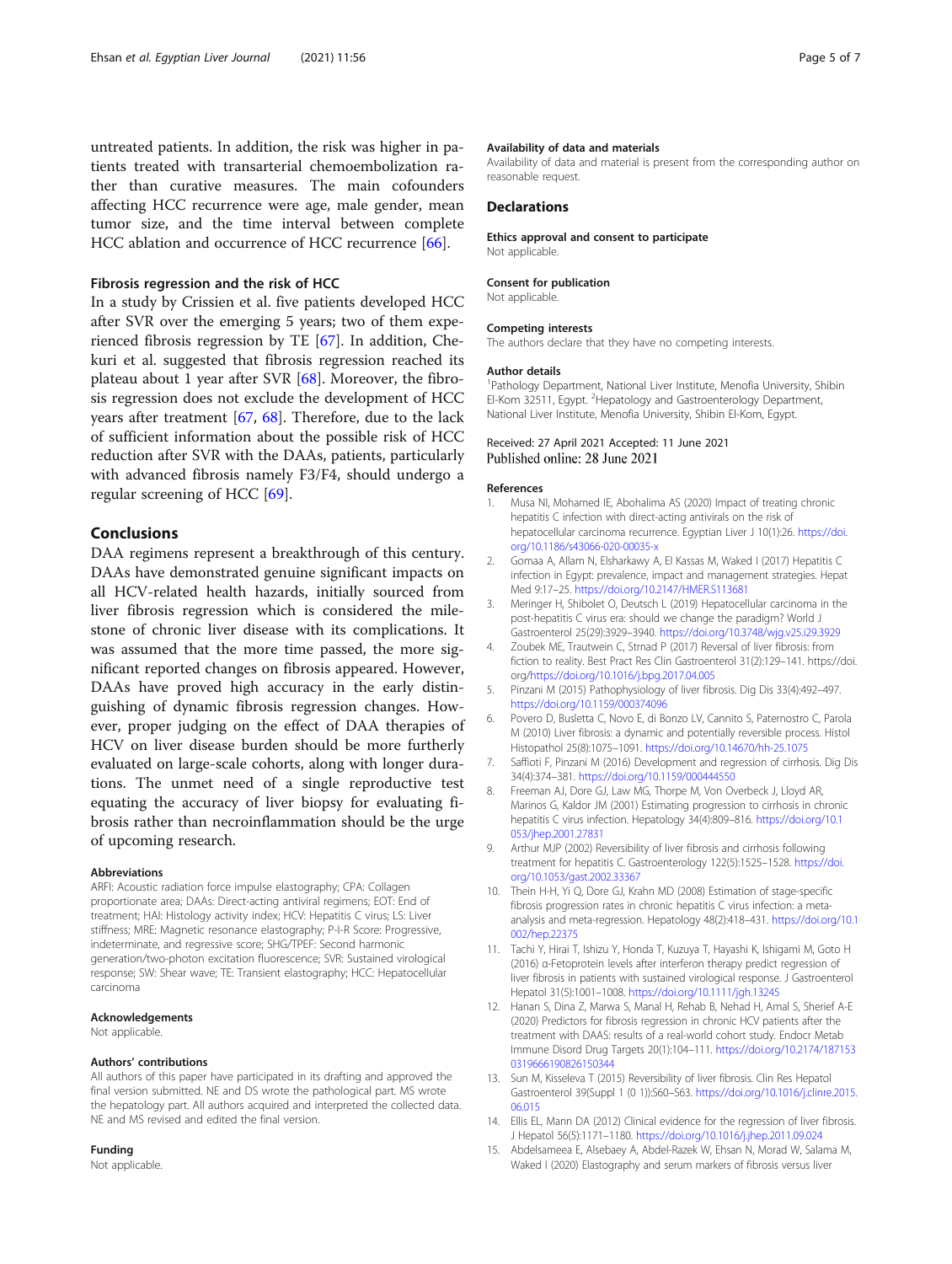<span id="page-5-0"></span>biopsy in 1270 Egyptian patients with hepatitis C. Eur J Gastroenterol Hepatol 32(12):1553–1558. <https://doi.org/10.1097/MEG.0000000000001672>

- 16. Sigrist RMS, Liau J, Kaffas AE, Chammas MC, Willmann JK (2017) Ultrasound elastography: review of techniques and clinical applications. Theranostics 7(5):1303–1329. <https://doi.org/10.7150/thno.18650>
- 17. Nallagangula KS, Nagaraj SK, Venkataswamy L, Chandrappa M (2017) Liver fibrosis: a compilation on the biomarkers status and their significance during disease progression. Future Sci OA 4(1):FSO250. [https://doi.org/10.41](https://doi.org/10.4155/fsoa-2017-0083) [55/fsoa-2017-0083](https://doi.org/10.4155/fsoa-2017-0083)
- 18. Bradley C, Scott RA, Cox E, Palaniyappan N, Thomson BJ, Ryder SD, Irving WL, Aithal GP, Guha IN, Francis S (2019) Short-term changes observed in multiparametric liver MRI following therapy with direct-acting antivirals in chronic hepatitis C virus patients. Eur Radiol 29(6):3100–3107. [https://doi.](https://doi.org/10.1007/s00330-018-5788-1) [org/10.1007/s00330-018-5788-1](https://doi.org/10.1007/s00330-018-5788-1)
- 19. Masugi Y, Abe T, Tsujikawa H, Effendi K, Hashiguchi A, Abe M, Imai Y, Hino K, Hige S, Kawanaka M, Yamada G, Kage M, Korenaga M, Hiasa Y, Mizokami M, Sakamoto M (2017) Quantitative assessment of liver fibrosis reveals a nonlinear association with fibrosis stage in nonalcoholic fatty liver disease. Hepatol Commun 2(1):58–68. <https://doi.org/10.1002/hep4.1121>
- 20. Castéra L, Vergniol J, Foucher J, Le Bail B, Chanteloup E, Haaser M, Darriet M, Couzigou P, de Lédinghen V (2005) Prospective comparison of transient elastography, Fibrotest, APRI, and liver biopsy for the assessment of fibrosis in chronic hepatitis C. Gastroenterology 128(2):343–350. [https://doi.org/10.1](https://doi.org/10.1053/j.gastro.2004.11.018) [053/j.gastro.2004.11.018](https://doi.org/10.1053/j.gastro.2004.11.018)
- 21. Cheng C-H, Chu C-Y, Chen H-L, Lin IT, Wu C-H, Lee Y-K, Hu P-J, Bair M-J (2020) Direct-acting antiviral therapy of chronic hepatitis C improves liver fibrosis, assessed by histological examination and laboratory markers. J Formos Med Assoc doi:https://doi.org/[https://doi.org/10.1016/j.jfma.2020.11.](https://doi.org/10.1016/j.jfma.2020.11.018) [018,](https://doi.org/10.1016/j.jfma.2020.11.018) 120, 5, 1259, 1268
- 22. Sun Y-M, Chen S-Y, You H (2020) Regression of liver fibrosis: evidence and challenges. Chin Med J 133(14):1696–1702. [https://doi.org/10.1097/CM9.](https://doi.org/10.1097/CM9.0000000000000835) [0000000000000835](https://doi.org/10.1097/CM9.0000000000000835)
- 23. Bedossa P, Poynard T (1996) An algorithm for the grading of activity in chronic hepatitis C. Hepatology 24 (2):289-293. [https://doi.org/10.1002/hep.](https://doi.org/10.1002/hep.510240201) [510240201](https://doi.org/10.1002/hep.510240201)
- 24. Kim MY, Cho MY, Baik SK, Park HJ, Jeon HK, Im CK, Won CS, Kim JW, Kim HS, Kwon SO, Eom MS, Cha SH, Kim YJ, Chang SJ, Lee SS (2011) Histological subclassification of cirrhosis using the Laennec fibrosis scoring system correlates with clinical stage and grade of portal hypertension. J Hepatol 55(5):1004–1009. <https://doi.org/10.1016/j.jhep.2011.02.012>
- 25. Kim SU, Oh HJ, Wanless IR, Lee S, Han K-H, Park YN (2012) The Laennec staging system for histological sub-classification of cirrhosis is useful for stratification of prognosis in patients with liver cirrhosis. J Hepatol 57(3): 556–563. <https://doi.org/10.1016/j.jhep.2012.04.029>
- 26. Ishak K, Baptista A, Bianchi L, Callea F, De Groote J, Gudat F, Denk H, Desmet V, Korb G, MacSween RNM, Phillips MJ, Portmann BG, Poulsen H, Scheuer PJ, Schmid M, Thaler H (1995) Histological grading and staging of chronic hepatitis. J Hepatol 22(6):696–699. [https://doi.org/10.1016/0168-82](https://doi.org/10.1016/0168-8278(95)80226-6) [78\(95\)80226-6](https://doi.org/10.1016/0168-8278(95)80226-6)
- 27. Wanless IR, Nakashima E, Sherman M (2000) Regression of human cirrhosis. Morphologic features and the genesis of incomplete septal cirrhosis. Archiv Pathol Lab Medicine 124(11):1599–1607. [https://doi.org/10.1043/0003-9985\(2](https://doi.org/10.1043/0003-9985(2000)124<1599:rohc>2.0.co;2) [000\)124<1599:rohc>2.0.co;2](https://doi.org/10.1043/0003-9985(2000)124<1599:rohc>2.0.co;2)
- 28. Sun Y, Zhou J, Wang L, Wu X, Chen Y, Piao H, Lu L, Jiang W, Xu Y, Feng B, Nan Y, Xie W, Chen G, Zheng H, Li H, Ding H, Liu H, Lv F, Shao C, Wang T, Ou X, Wang B, Chen S, Wee A, Theise ND, You H, Jia J (2017) New classification of liver biopsy assessment for fibrosis in chronic hepatitis B patients before and after treatment. Hepatology 65 (5):1438-1450. [https://](https://doi.org/10.1002/hep.29009) [doi.org/10.1002/hep.29009](https://doi.org/10.1002/hep.29009)
- 29. Lo RC, Kim H (2017) Histopathological evaluation of liver fibrosis and cirrhosis regression. Clin Mol Hepatol 23(4):302–307. [https://doi.org/10.3350/](https://doi.org/10.3350/cmh.2017.0078) [cmh.2017.0078](https://doi.org/10.3350/cmh.2017.0078)
- 30. D'Ambrosio R, Aghemo A, Rumi MG, Ronchi G, Donato MF, Paradis V, Colombo M, Bedossa P (2012) A morphometric and immunohistochemical study to assess the benefit of a sustained virological response in hepatitis C virus patients with cirrhosis. Hepatology 56 (2):532-543. [https://doi.org/10.1](https://doi.org/10.1002/hep.25606) [002/hep.25606](https://doi.org/10.1002/hep.25606)
- 31. Wang B, Sun Y, Zhou J, Wu X, Chen S, Wu S, Liu H, Wang T, Ou X, Jia J, You H (2018) Advanced septa size quantitation determines the evaluation of histological fibrosis outcome in chronic hepatitis B patients. Mod Pathol 31(10):1567–1577. <https://doi.org/10.1038/s41379-018-0059-x>
- 32. Sun Y, Zhou J, Wu X, Chen Y, Piao H, Lu L, Ding H, Nan Y, Jiang W, Wang T, Liu H, Ou X, Wee A, Theise ND, Jia J, You H (2018) Quantitative assessment of liver fibrosis (qFibrosis) reveals precise outcomes in Ishak "stable" patients on anti-HBV therapy. Sci Rep 8(1):2989–2989. [https://doi.org/10.1038/s41598-](https://doi.org/10.1038/s41598-018-21179-2) [018-21179-2](https://doi.org/10.1038/s41598-018-21179-2)
- 33. McHutchison JG, Gordon SC, Schiff ER, Shiffman ML, Lee WM, Rustgi VK, Goodman ZD, Ling M-H, Cort S, Albrecht JK (1998) Interferon alfa-2b alone or in combination with ribavirin as initial treatment for chronic hepatitis C. N Engl J Med 339(21):1485–1492. [https://doi.org/10.1056/NEJM1998111933](https://doi.org/10.1056/NEJM199811193392101) [92101](https://doi.org/10.1056/NEJM199811193392101)
- 34. Poynard T, Marcellin P, Lee SS, Niederau C, Minuk GS, Ideo G, Bain V, Heathcote J, Zeuzem S, Trepo C, Albrecht J (1998) Randomised trial of interferon α2b plus ribavirin for 48 weeks or for 24 weeks versus interferon α2b plus placebo for 48 weeks for treatment of chronic infection with hepatitis C virus. Lancet 352(9138):1426–1432. [https://doi.org/10.1016/S014](https://doi.org/10.1016/S0140-6736(98)07124-4) [0-6736\(98\)07124-4](https://doi.org/10.1016/S0140-6736(98)07124-4)
- 35. Lindsay KL, Trepo C, Heintges T, Shiffman ML, Gordon SC, Hoefs JC, Schiff ER, Goodman ZD, Laughlin M, Yao R, Albrecht JK (2001) A randomized, double-blind trial comparing pegylated interferon alfa-2b to interferon alfa-2b as initial treatment for chronic hepatitis C. Hepatology 34(2):395–403. <https://doi.org/10.1053/jhep.2001.26371>
- 36. Manns MP, McHutchison JG, Gordon SC, Rustgi VK, Shiffman M, Reindollar R, Goodman ZD, Koury K, Ling M-H, Albrecht JK (2001) Peginterferon alfa-2b plus ribavirin compared with interferon alfa-2b plus ribavirin for initial treatment of chronic hepatitis C: a randomised trial. Lancet 358(9286):958– 965. [https://doi.org/10.1016/S0140-6736\(01\)06102-5](https://doi.org/10.1016/S0140-6736(01)06102-5)
- 37. Poynard T, McHutchison J, Manns M, Trepo C, Lindsay K, Goodman Z, Ling MH, Albrecht J (2002) Impact of pegylated interferon alfa-2b and ribavirin on liver fibrosis in patients with chronic hepatitis C. Gastroenterology 122(5): 1303–1313. <https://doi.org/10.1053/gast.2002.33023>
- 38. George SL, Bacon BR, Brunt EM, Mihindukulasuriya KL, Hoffmann J, Di Bisceglie AM (2009) Clinical, virologic, histologic, and biochemical outcomes after successful HCV therapy: a 5-year follow-up of 150 patients. Hepatology (Baltimore, Md) 49(3):729–738. <https://doi.org/10.1002/hep.22694>
- 39. Lu M, Li J, Zhang T, Rupp LB, Trudeau S, Holmberg SD, Moorman AC, Spradling PR, Teshale EH, Xu F, Boscarino JA, Schmidt MA, Vijayadeva V, Gordon SC, Chronic Hepatitis Cohort Study I (2016) Serum biomarkers indicate long-term reduction in liver fibrosis in patients with sustained virological response to treatment for HCV infection. Clin Gastroenterol Hepatol 14(7):1044–1055.e1043. <https://doi.org/10.1016/j.cgh.2016.01.009>
- 40. Lucero C, Brown RS Jr (2016) Noninvasive measures of liver fibrosis and severity of liver disease. Gastroenterol Hepatol (N Y) 12(1):33–40
- 41. Knop V, Hoppe D, Welzel T, Vermehren J, Herrmann E, Vermehren A, Friedrich-Rust M, Sarrazin C, Zeuzem S, Welker MW (2016) Regression of fibrosis and portal hypertension in HCV-associated cirrhosis and sustained virologic response after interferon-free antiviral therapy. J Viral Hepat 23(12): 994–1002. <https://doi.org/10.1111/jvh.12578>
- 42. Iacob S, Cerban R, Pietrareanu C, Ester C, Iacob R, Gheorghe C, Popescu I, Gheorghe L (2018) 100% sustained virological response and fibrosis improvement in real-life use of direct acting antivirals in genotype-1b recurrent hepatitis C following liver transplantation. J Gastrointestinal Liver Dis: JGLD 27(2):139–144. <https://doi.org/10.15403/jgld.2014.1121.272.100>
- 43. Martini S, Sacco M, Strona S, Arese D, Tandoi F, Dell Olio D, Stradella D, Cocchis D, Mirabella S, Rizza G, Magistroni P, Moschini P, Ottobrelli A, Amoroso A, Rizzetto M, Salizzoni M, Saracco GM, Romagnoli R (2017) Impact of viral eradication with sofosbuvir-based therapy on the outcome of posttransplant hepatitis C with severe fibrosis. Liver Int 37 (1):62-70. [https://doi.](https://doi.org/10.1111/liv.13193) [org/10.1111/liv.13193](https://doi.org/10.1111/liv.13193)
- 44. Mauro E, Crespo G, Montironi C, Londoño M-C, Hernández-Gea V, Ruiz P, Sastre L, Lombardo J, Mariño Z, Díaz A, Colmenero J, Rimola A, Garcia-Pagán JC, Brunet M, Forns X, Navasa M (2018) Portal pressure and liver stiffness measurements in the prediction of fibrosis regression after sustained virological response in recurrent hepatitis C. Hepatology 67 (5): 1683-1694. <https://doi.org/10.1002/hep.29557>
- 45. Alem SA, Said M, Anwar I, Abdellatif Z, Elbaz T, Eletreby R, AbouElKhair M, El-Serafy M, Mogawer S, El-Amir M, El-Shazly M, Hosny A, Yosry A (2018) Improvement of liver stiffness measurement, acoustic radiation force impulse measurements, and noninvasive fibrosis markers after direct-acting antivirals for hepatitis C virus G4 recurrence post living donor liver transplantation: Egyptian cohort. J Med Virol 90(9):1508–1515. [https://doi.](https://doi.org/10.1002/jmv.25210) [org/10.1002/jmv.25210](https://doi.org/10.1002/jmv.25210)